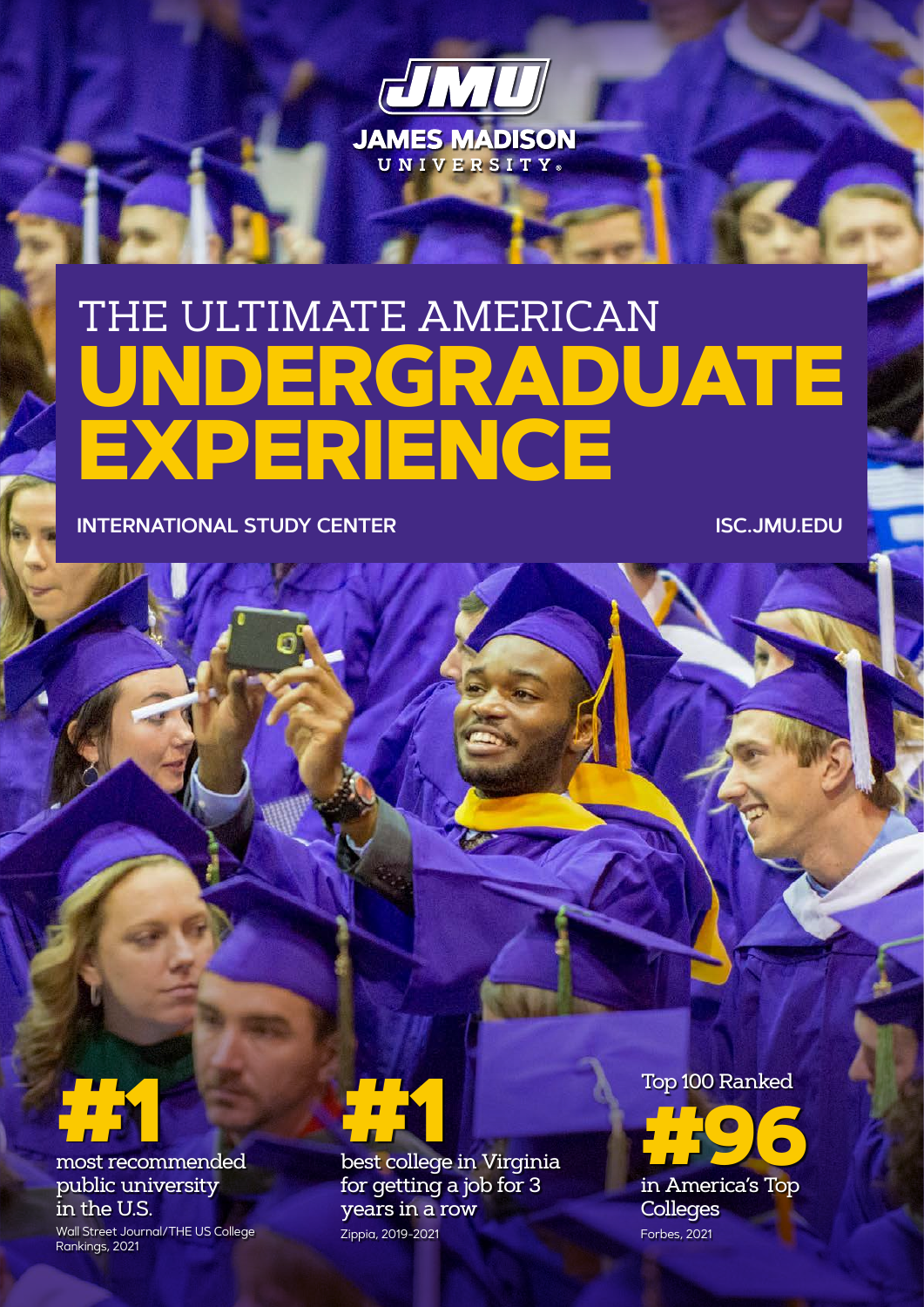# **CHANGING THE GAME** OUR **ENTS ARE**

From enrolling in our top-ranked degree programs to participating in our 450+ student clubs and organizations, our students are changing the game, and we are here to help you achieve a full and rich university experience.

The JMU International Study Center is a place that welcomes, supports, and helps you make the most of your university life.



### **AT HOME IN HARRISONBURG**

Located in Harrisonburg, JMU is surrounded by the beautiful mountains of Virginia's Shenandoah Valley, just two hours from the nation's capital of Washington, D.C. Students thrive in our college town that embraces a vibrant international population.

# There is a wealth of support for international students at JMU, from the moment you apply, all the way through your university education and career beyond.

Students love JMU, as shown by our 96% satisfaction rate (JMU data, 2021). Our graduates enjoy great success in academics and in their careers. JMU alumni earn a median salary of \$105,800 after 10 years or more in the workforce (Forbes, 2021).

When you enroll in the International Year, you will earn 24 to 30 academic credits, receive personalized support, and graduate at the same pace as a direct admit student (depending on your English language entry point). Also, we will help you adjust to JMU with courses in American culture, English for Academic Purposes, and study skills.

If you meet the appropriate language and academic requirements, you can apply directly to any of our academic programs at JMU.

If you have not taken an English entrance exam or you do not meet the English language entry requirement for direct admission, you may enroll in English for University Studies (EUS), an 8- or 12-week program that will help you improve your English skills. By successfully completing EUS, you will be guaranteed direct admission to JMU.

For more information, visit **[isc.jmu.edu/programs](http://isc.jmu.edu/programs)**

# **QUICK FACTS**

**University type:** Public **Student population:** 21,496 **Student to faculty ratio:** 16:1

# **#106**

best undergraduate business program in the nation U.S. News & World Report, 2022

**#1**

best health services administration degree in the U.S. besthealthdegrees.com, 2021

**#8**

best hospitality management program College Factual, 2022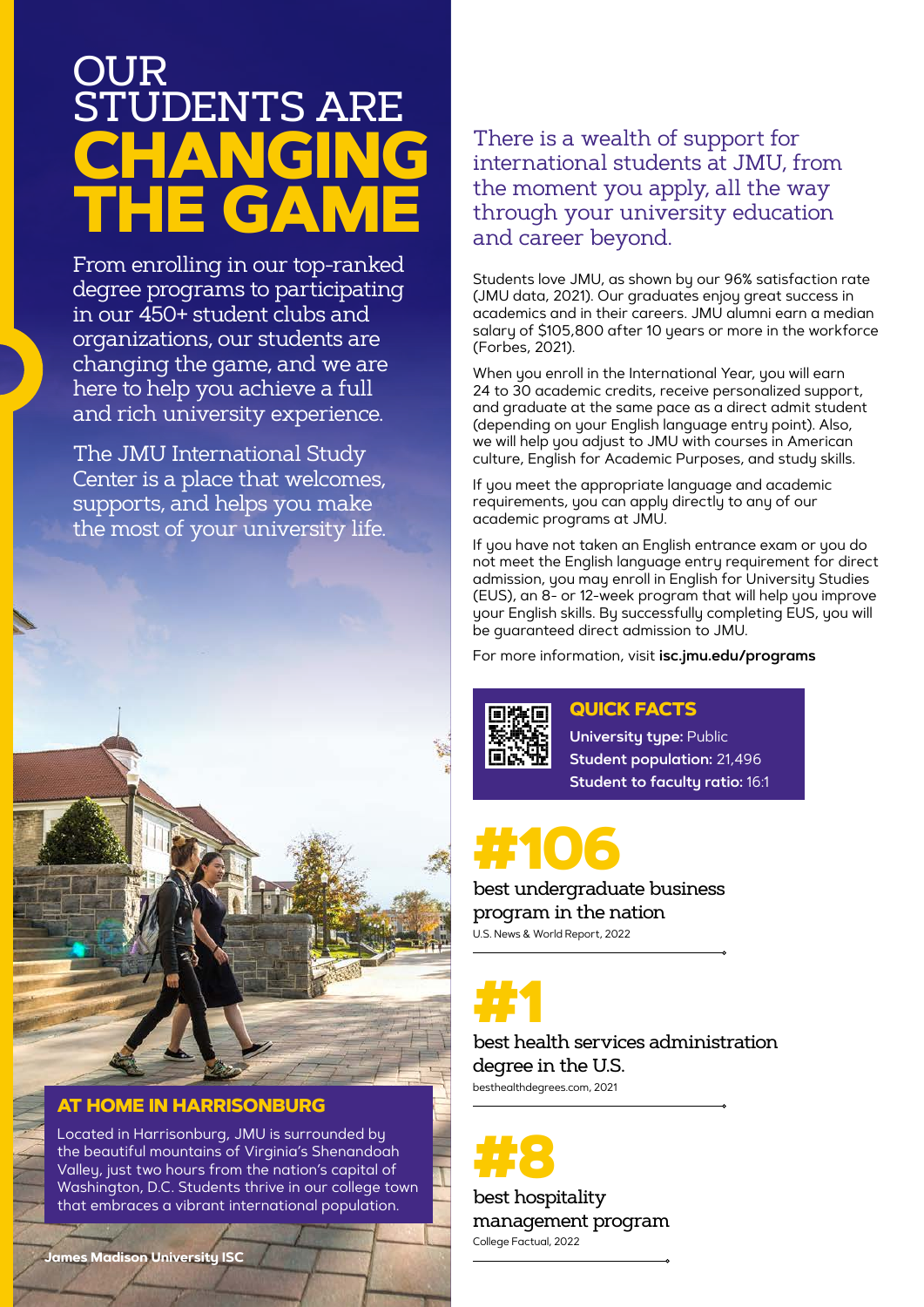# 1 of 10 Computer Information Systems programs in the U.S.

to be accredited by both AACSB and ABET^

# Our accounting students intern

at firms like BDO USA, LLP; KPMG; & Cherry Bekaert LLP

**98%** 

job and graduate school placement within 6 months of graduation JMU Class of 2020

> **#2**  top public university

in the U.S. South U.S. News & World Report, 2022

#### **PROGRAM OFFERINGS**

**UNDERGRADUATE International Year and Direct Admission**

For more information, visit **[isc.jmu.edu/programs](http://isc.jmu.edu/programs)**

### **KEY**

#### **UNDERGRADUATE PROGRAMS**

Choose from our 76 Bachelor's degrees, including:

- **Accounting BBA**
- **Architectural Design BFA**
- **Biotechnology BS\***
- **Computer Information Systems BBA\***
- **Computer Science BS\***
- **Economics BA/BBA/BS**
- **Engineering BS\***
- **Finance BBA**
- **Health Sciences BS**
- **Hospitality Management BS**
- **Integrated Science and Technology BS**
- **International Affairs BA**
- **International Business BBA**
- **Management BBA**
- **Marketing BBA**
- **Media Arts & Design BA/BS**
- **Music BM**
- **Quantitative Finance BS\***



## **HELPING YOU ACHIEVE SUCCESS**

Our ISC instructors and staff provide academic support, and you can access JMU-provided resources through our Learning Centers, our Learning Strategies Instruction

programming, and our English Language Learner Services. The Center for Global Engagement (CGE) offers a wealth of services, courses, and excursions aimed at helping international students adapt and excel at JMU.

We are here to guide your professional journey, including assistance from our University Career Center and joining our Practice Interview Program or visiting our career fairs and our International Student Career Day.

Our students go on to successful internships and careers at companies like **Amazon, Google, IBM Global, KPMG, Marriott International, PricewaterhouseCoopers, TESLA, and Walt Disney Company.**

\*STEM-Designated Degree Program, which may qualify you for a 24-month extension to Optional Practical Training (OPT).

^AACSB: Association to Advance Collegiate Schools of Business ABET: Accreditation Board of Engineering & Technology, Inc.